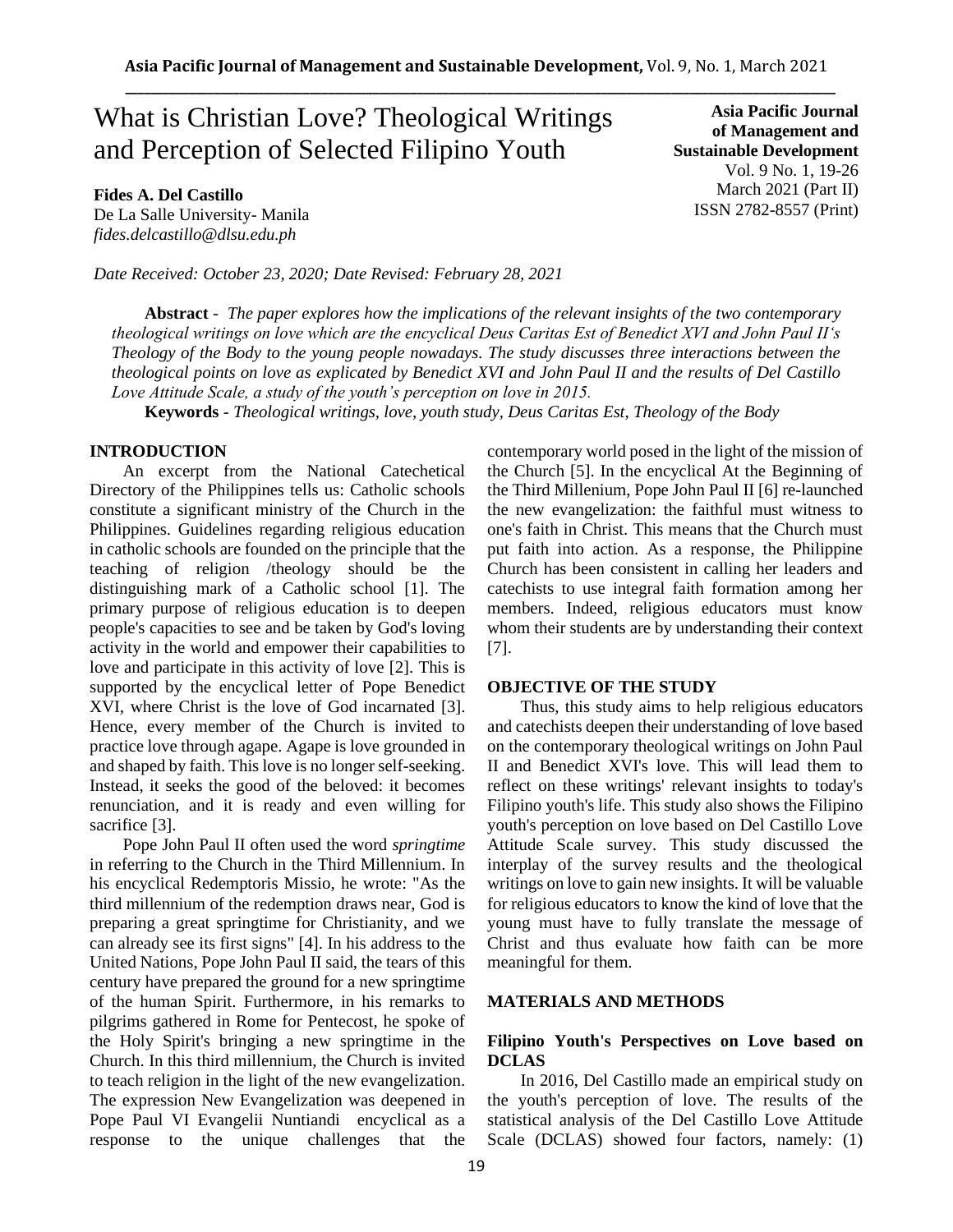Engaged, (2) Committed, (3) Rooted, and (4) Integrated [8]. The data showed that the respondents perceived love as: a free choice, committed action towards the beloved, originating from God, non-superficial; and influenced by one's gender, context, and romantic experience.

Love, according to the respondents, is a free choice of engagement. Love for them is a committed action towards others, especially their family and friends. A person can choose to love others and elicit a response to his or her loving acts. However, they made it clear that a person must first be engaged *with* and committed *to* their loved ones for love to be truly manifested.

The Filipino youth of this study agreed that the foundation and source of love is God. God, who *is* love, sent his Son Jesus Christ to the world to exemplify humankind's agapeic love. Furthermore, the respondents perceive love as a non-superficial act. Loving actions are manifested not to gratify the self or stroke one's ego. Instead, love is made for others' good with utmost respect and consideration for his or her human dignity.

### **Descriptive Statistics of DCLAS**

In this study, the mean and standard deviation measure the central tendency and variability regarding the participants' attitude towards love. Tables 1, 2, 3, & 4 described and summarized the distribution of the forty (40) attitude items. The tables were grouped according to the four factors of DCLAS: (1) Engaged, (2) Committed, (3) Rooted, and (4) Integrated.

Table 1. Descriptive Statistics of Factor 1 Engaged (*N = 904*)

| <b>Factor 1: Engaged</b> |                                                                                             | Mean | SD   |
|--------------------------|---------------------------------------------------------------------------------------------|------|------|
| 1.                       | Love is seeing my significant<br>other happy                                                | 4.41 | 0.71 |
| 2.                       | It is important that I give in to<br>what my partner asks of me even<br>if I do not like it | 3.53 | 1.15 |
| 3.                       | I believe that love is a special<br>connection between two persons                          | 4.51 | 0.77 |
| 4.                       | Honesty and loyalty is a sign of<br>love                                                    | 4.65 | 0.64 |
| 5.                       | I support my loved one in good<br>times and the bad                                         | 4.57 | 0.70 |
| 6.                       | Loving others means caring for<br>them                                                      | 4.73 | 0.53 |
| 7.                       | A successful relationship requires<br>trust and openness                                    | 4.79 | 0.49 |
| 8.                       | Being fair is an act of love                                                                | 4.07 | 0.86 |

| Table 1 (cont.) Descriptive Statistics of Factor 1 |  |
|----------------------------------------------------|--|
| Engaged ( $N = 904$ )                              |  |

|    | <b>Factor 1: Engaged</b>                                                     | Mean | SD   |
|----|------------------------------------------------------------------------------|------|------|
| 9. | Loving means giving without<br>expecting anything in return                  | 4.57 | 0.68 |
|    | 10. Love requires loyalty                                                    | 4.75 | 0.57 |
|    | 11. Loving consists of respecting the<br>beliefs of my partner               | 4.62 | 0.61 |
|    | 12. Love is a natural human act                                              | 4.61 | 0.65 |
|    | 13. Taking care of my old parents and<br>elderly relatives is an act of love | 4 77 | 0.54 |

In Table 1, item numbers 1 to 13 of DCLAS pertains to Factor 1, Engaged. Results show that high mean scores were obtained for the statement "a successful relationship requires trust and openness." While the statement "It is important that I give in to what my partner asks of me even if I do not like it" has the lowest mean. Table 1 also shows that the respondents believe that love requires care not only for oneself but also for family members, friends, and significant other. Love necessitates loyalty, care, honesty, respect, giving, support, and fairness. As a cognitive construct, the student-participants perceive love as a natural human act and a special connection between two persons [8].

Table 2 Descriptive Statistics of Factor 2 Committed (*N=904*)

| <b>Factor 2 Committed</b>                                                                    | Mean | SD   |
|----------------------------------------------------------------------------------------------|------|------|
| 14. Members of a community can<br>show their love for one another                            | 4.62 | 0.61 |
| 15. I am happy when someone makes<br>me feel special                                         | 4.66 | 0.62 |
| 16. I feel loved when people accept me<br>for who I am                                       | 4.74 | 0.55 |
| 17. Spending a lot of time with my<br>peers ( <i>barkada</i> ) is a sign of love             | 4.10 | 0.89 |
| 18. Love is shown in good deeds                                                              | 4.43 | 0.77 |
| 19. Attending a community service is<br>an act of love                                       | 4.06 | 0.90 |
| 20. Sharing my things to others is an<br>act of love                                         | 4.15 | 0.85 |
| 21. Helping the needy is a sign of our<br>love for God                                       | 4.52 | 0.74 |
| 22. Supporting my friends especially<br>when they have problems is an act<br>of love for God | 4.51 | 0.75 |
| 23. To follow the commandments is to<br>love God                                             | 4.59 | 0.76 |
| 24. To love is to be holy                                                                    | 4.13 | 1.01 |

Asia Pacific Journal of Management and Sustainable Development ISSN 2782-8557 (Print) | Vol. 9, No. 1, March 2021 Part II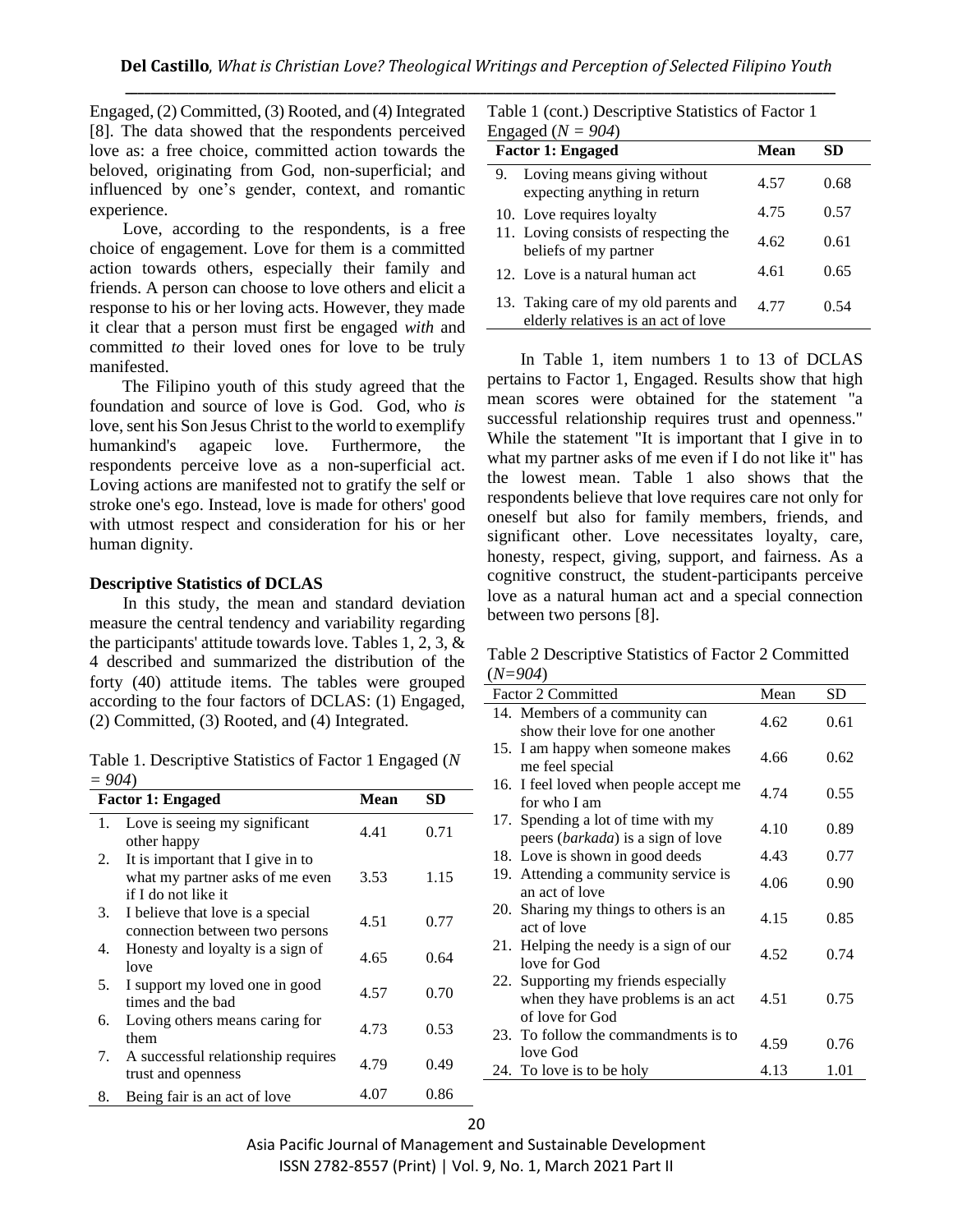In table 2, item numbers 14 to 24 of DCLAS pertain to Factor 2, Committed. Students' responses to the survey questions under Committed revealed that it is crucial for the student-participants to be accepted in the community and for someone to make them feel special. They also believe that community members can show their love for one another as a way of adhering to God's commandment of love. Love can also be directed to the community by helping and caring for the needy, supporting friends in times of need doing good deeds towards others, sharing material belongings, and spending time with peers and friends. Loving gestures towards the members of the community are viewed as acts of holiness. On the other hand, the Filipino youth gave the lowest rate for attending community service as an act of love [8].

Table 3. Descriptive Statistics of Factor 3 Rooted (*N=904*)

| Factor 3 Rooted                                                           | Mean | SD   |
|---------------------------------------------------------------------------|------|------|
| 25. God is the source of love                                             | 4.62 | 0.77 |
| 26. Love is respecting God's<br>name                                      | 4.61 | 0.77 |
| 27. Loving my family is my way<br>of showing love for God                 | 4.62 | 0.73 |
| 28. Worshiping God in prayers<br>is a manifestation of my love<br>for God | 4.60 | 0.74 |
| 29. The very foundation of love<br>is the Triune God                      | 4.38 | 0.86 |
| 30. To love others means to love<br>them just like what Jesus did         | 4.57 | 0.77 |
| 31. God gives man the capacity<br>to be charitable                        | 4.52 | 0.73 |
| 32. God wants me to be a loving<br>person                                 | 4.65 | 0.67 |

Table 3, item numbers 25 to 32 of DCLAS pertain to Factor 3, Rooted. The data showed that the mean scores of Factor 3 were significantly high. Students' responses to the survey questions revealed that the respondents believe that God wants everyone to be a loving person and that loving acts are first demonstrated to family members. The respondents believe that God is the source of love and that God's name should be respected. Furthermore, they believe that God is worshipped through prayer. Also, when a person follows the examples of Jesus, he/she manifests his/her love for God. They also believe that God gave man the capacity to be loving and charitable towards

other people. Lastly, they believe that the very foundation of love is the Triune God [8].

| Table 4 Descriptive Statistics of Factor 4 Integrated |  |
|-------------------------------------------------------|--|
| $(N=904)$                                             |  |

| Factor 4: Integrated                                                                               | Mean | SD   |
|----------------------------------------------------------------------------------------------------|------|------|
| 33. I love a person when I want him<br>or her to be happy                                          | 4.49 | 0.73 |
| 34. Accepting a person's weaknesses<br>is a sign of love                                           | 4.62 | 0.62 |
| 35. Being in a romantic relationship<br>means that I am loved                                      | 3.79 | 1.06 |
| 36. People love me when they care<br>for me                                                        | 4.33 | 0.79 |
| 37. Saying "I love you" is a<br>manifestation of love                                              | 3.88 | 1.05 |
| 38. Love makes me forgive the<br>mistakes of another                                               | 4.39 | 0.82 |
| 39. Love means committing to<br>accept everyone despite our<br>differences                         | 4.61 | 0.63 |
| 40. Volunteering as teacher-catechist<br>in a public school is an act of<br>love towards neighbors | 4.28 | 0.84 |

In Table 4, item numbers 33 to 40 of DLAS pertain to Factor 4, Integrated. Students' responses to the forth factor revealed that the respondents view the acceptance of others' human weaknesses as a manifestation of love. Love is also shown when we accept other people despite their difference from us. Different ways of expressing love are making our loved ones happy, forgiving their mistakes, and caring for them at all times. The respondents also believe that serving others through volunteerism is an expression of love towards humankind. On the other hand, two items received fair or moderate acceptance among the participants: Item 35 "being in a romantic relationship means that I am loved" and item 37 "saying "I love you" is a manifestation of love."

The results have shown the different notions of love among the Filipino youth. To deepen the view of the Filipino youth about true love, the researcher engaged in the analysis of Papal teachings about love, specifically the book *Deus Caritas est* [3] and the catechism on the *Theology of the Body* [9]. These theological writings are important Church documents that explain the meaning of Christian love. The following theological points were used highlighted: (1) difference and unity of eros and agape, (2) God is love, and (3) charity as a responsibility of the Church.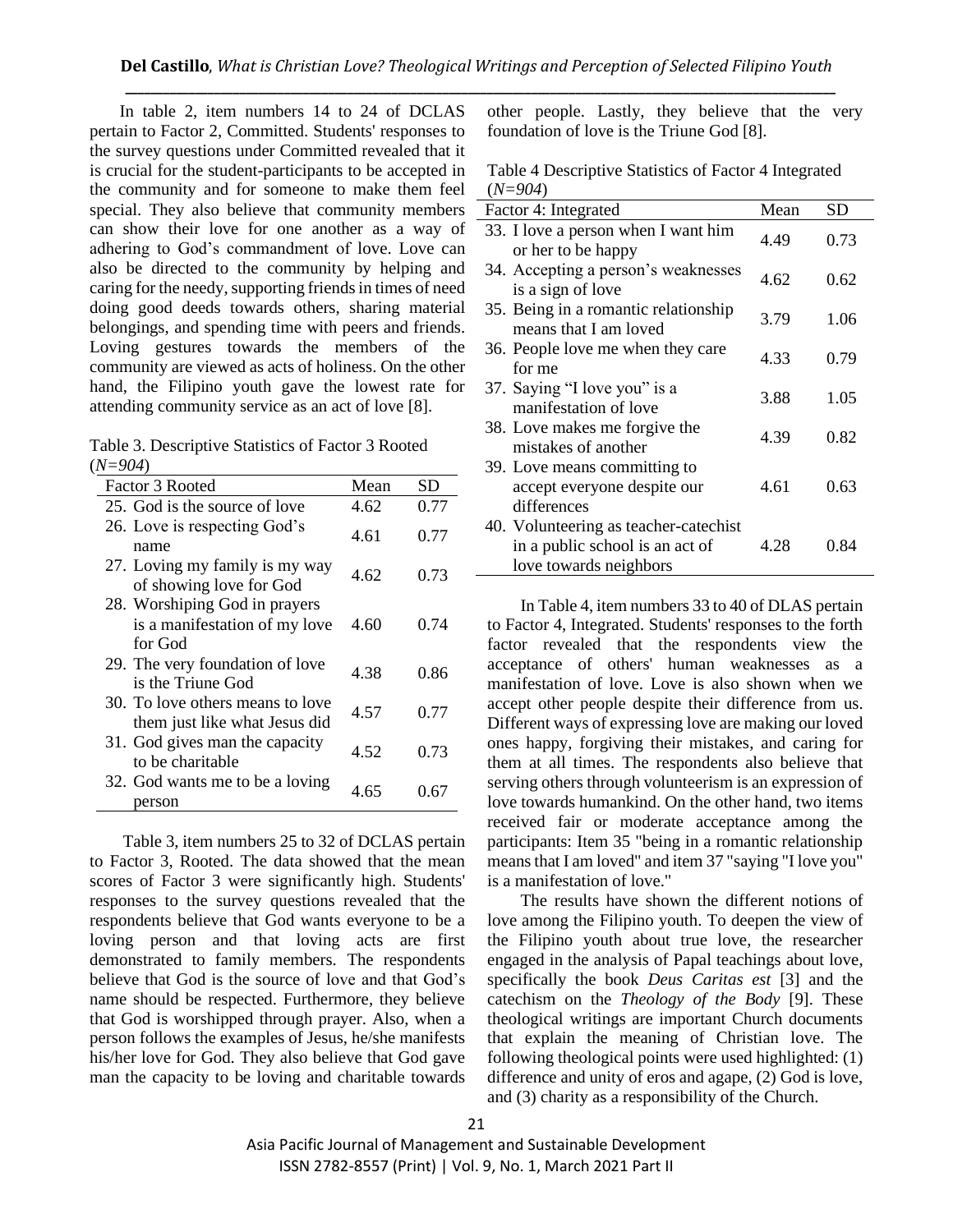## **Exposition of the Theological Writings on Love**

The encyclical *Deus Caritas Est* of *Pope Emeritus*  Benedict XVI and the lecture series *Theology of the Body* of Saint John Paul II are contemporary teachings on love from a Christian perspective. Benedict XVI [3] opens *Deus Caritas Est* with a passage from the First Book of John (4:16): "God is love, and he who abides in love abides in God, and God abides in him." In beginning his first encyclical with a succinct description of who God is, Benedict XVI anchors us to the core of the Christian faith, which is "God's love." Pope Benedict explained that he chose love as the central theme of his first encyclical because he wanted to invite the faithful to understand that God was the first to have loved [3]. Out of God's love, He created Adam and gave him Eve, a companion to love. God sent his only Son into the world to teach human beings how to exercise love authentically.

*Deus Caritas est* is divided into two main parts. The first part presents a theological and philosophical reflection on the different dimensions of love and highlighted the difference and unity of eros and agape. He then illustrated the intrinsic connection between God's love and human love. Benedict XVI mentioned that *eros* is the anti-thesis of *agape* [3]. *Eros* is the "ascending, possessive love" which seeks to receive from another, while agape is the "descending, oblative love" in which one gives of oneself to another [3]. It was said that love as *eros* have been practiced even during the pre-Christian world wherein love (i.e., sexual act) is considered as "intoxicating" and a manifestation of "divine madness*." Eros* was celebrated in "fertility cults," where sacred prostitutes were used to arousing divine beings. However, the Old Testament firmly opposed such acts of love (i.e. *eros*) because it "dehumanizes" and disrespects the "dignity of human persons" [3]. He further discussed that at the present time, *eros* is manifested when a person's body and sexuality is considered as a commodity. Love is reduced to sex, and the human person is reduced to a thing that is bought and sold. Such debasement of the human body exploits the person and disrespects human dignity [3].

Although, Benedict XVI also explained that agape stands in sharp contrast to *eros*. The first letter of John articulated the centrality of agapeic love in the Christian faith, "God is love, and he who abides in love abides in God, and God abides in him" (1 John 4:16). Agape is a love that is grounded in and shaped by the Christian faith. But the differences between the love categories *eros* and agape find unity. He further explained that the purification of our worldly love and disciplining of the eros leads us to mature towards divine love (*agape)* [3]*.*

Benedict XVI [3] believed that *eros* and agape are expressions of the human person who is made up of body and soul. He pointed out that it is "neither the spirit alone nor the body alone that loves: it is man and woman, the person, a unified creature composed of body and soul, who loves." Thus, human beings express love through their physical bodies.

The second part of *Deus Caritas Est* dealt with the actual practice of the commandment of Jesus to love one's neighbor. Benedict XVI pointed out that it is the responsibility of each Church member to be committed to love, especially those in society's peripheries [3]. He defines the essential elements of Christian love. This includes responding to the immediate needs and specific situations of the needy. This quick response calls for heartfelt concern and a personal commitment. Benedict XVI firmly said that "Love is free; it is not practiced as a way of achieving other ends [3]. But this does not mean that charitable activity must somehow leave God and Christ aside."

The *Theology of the Body* [9], considered to be the first major teaching of John Paul II, was a collection of the former pontiff's lectures (or catechism) that he gave to his Wednesday audiences at St. Peter's Square and Paul VI's Audience Hall. John Paul II's catechesis is a scriptural reflection on the human experience of embodiment. He revolutionizes the understanding of the human body and sexuality. As he discussed in one of his Wednesday audiences, "The body, and it alone is capable of making visible what is invisible, the spiritual and divine. It was created to transfer into the visible reality of the world, the invisible mystery hidden in God from time immemorial, and thus to be a sign of it. The theology of the body is a clear call of John Paul II for the Church not to become more spiritual, but to become more incarnational [9].

The catechism on the Theology of the Body is divided into two parts. The first part focused on the study of Christ's words, concentrate on the total vision of man and woman in the beginning, in history, and the life everlasting [9]. The second part teaches the sacramentality of the human vocation as presented in Paul's Letter to the Ephesians and reflections from Paul VI *Humanae Vitae.* The series of addresses presented John Paul II's reflections on the creation of human persons, the sanctity of the human body, the gift of love, Christ's redemptive love, and human's vocation to love [9].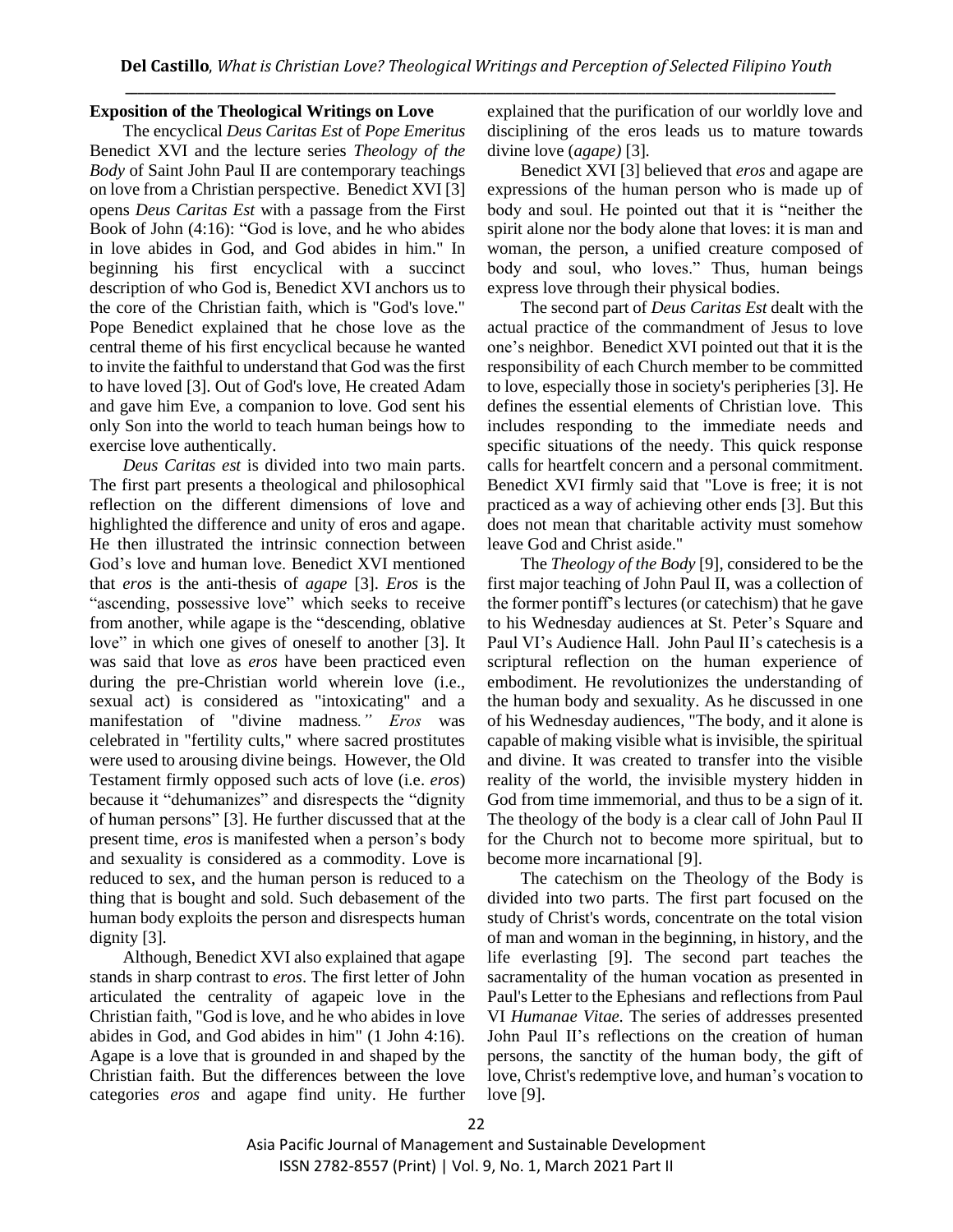## **RESULTS AND DISCUSSION**

## **Discourse Between DCLAS and the Theological Writings on Love**

This section explores the three interactions between the results of DCLAS and the theological points on love as explicated by Benedict XVI and John Paul II. The first interaction is between the results of the study on love as "engaged" and "committed" and the theological point on love as a "responsibility of the Church." The next discourse is the connection between DCLAS result on "love as Rooted in God" and the theological point on "God is Love." and, finally the interactions between DCLAS result on "love as Integrated" and the theological point on the "difference and unity of eros and agape."

## **Interaction between Love as Engaged and Committed and Theological Point on Love as a Responsibility of the Church**

The first discussion is about the interaction between love as engaged and committed and the theological point on love as a Church's responsibility. The study results showed that the Filipino youth believes that love is a natural human act in which a person engages and commits oneself to another person. Although the survey results showed that the respondents' engagement and commitment are exclusive to family. Their love towards their neighbor, specifically the poor, is seldom manifested or practiced. In *Deus Caritas est*, Pope Benedict XVI explained that "Love of neighbor, grounded in the love of God, is first and foremost a responsibility for each member of the faithful. It is also a responsibility for the entire ecclesial community at every level: from the local community to the Church universal in its entirety. As a community, the Church mu love" [3]. Pope Benedict XVI adds, "The Church's deepest nature is thus expressed in her three-fold duty: to proclaim the Word of God (*kerygma-marturia*), celebrate the sacraments (*leiturgia*), and exercise, the ministry of charity (*Diakonia*). These duties presuppose integration of one another and are inseparable" [3].

The theological point of love as a responsibility of the Church is better understood in the term "diakonia*."*  For the Greeks, Diakonia ( [διακονία\)](http://biblehub.com/greek/1248.htm) means a "ministry or active service that is done with a willing attitude" (Helps Ministries, 2011). However, Christians view *diakonia* as a "ministry of love of neighbor exercised in a communitarian and orderly way — a concrete but at

the same time spiritual service" [3]. In his Lenten Message, Pope Francis (2013) describes *diakonia* further when he linked the "ministry of love" as an act of charity to those who are destitute.

Thus, the Church tells us that fellowship and service to everyone are necessary manifestations of love for one's neighbor. At the same time, it is commendable that a person, moved by Christian charity to give special attention to family, friends, and loved ones, we are also called to be charitable and reach out to the needy, the poor, the suffering, the oppressed, and those who are genuinely in need.

The church teachings' concepts of fellowship and service are related to factors "Engaged" and "Committed". According to the study of Del Castillo [8], the factors Engaged and Committed showed the participants' firm belief towards engagement and commitment to others. Yet, among the Filipino youth, the concrete ways of showing Christian love are manifested in spending quality time with their loved ones, making someone feel special, sharing ." They also believe that love consists of communion with their loved ones and the people who need their help. They feel the need to share their time, skills, material goods, and self to show their love for others concretely. They feel joyful when they help other people and are satisfied when they make people happy. These perceptions towards love among Filipino youth show their willingness to be engaged and committed to their loved ones' service.

However, the study also revealed that participating in community service received the lowest score among the Filipino youth. They look at "service" as helping family and friends and showed little consideration to people living in the "peripheries." The church teaching on love as a responsibility of the Church poses a challenge to the youth. The Church calls upon all men and women to extend their engagement and commitment to those in need.

## **Interaction between Love as Rooted and Theological Point on God is Love**

The study indicated that respondents strongly believe that love is rooted in God. The third factor's high mean scores indicated that they consider God as the source of love and that the Trinity is the very foundation of love. This belief moves the participants to "see God through other people in the community." The results revealed that the respondents prefer to love those within their circle of influence like family, friends, relatives, and loved ones. If the respondents are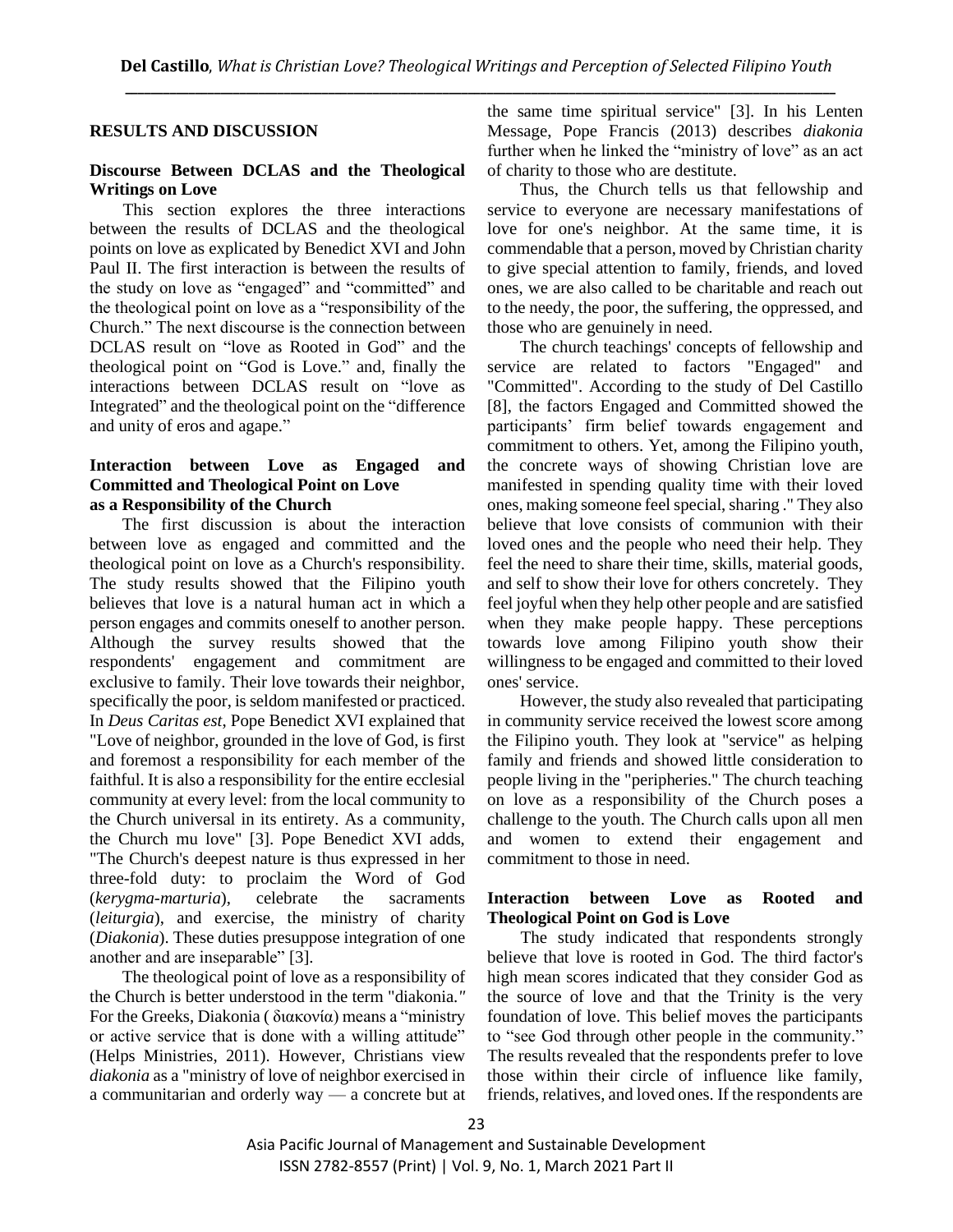aware of their vocation to love others, why do they have a limited view of who should receive their loving? The answer to this query will be framed in the context of the Church teaching "God is love."

Deus Caritas Est explicitly expresses that "God is love" and that this love is imagined in the Trinity [3]. It means that the Trinitarian love of God is a community of love. The Father images this perfect example of personal, loving communion as originating love, the Son as a judgment of value expressing that love, and the Spirit as originated loving. In his Theology of the Body, John Paul II further explains that God's love is perfect because it is Trinitarian in structure and human beings share in God's Trinitarian love when they are in communion with God and all His creation [9]. The catechism also explained that persons are created in God's image to enjoy personal communion with the Trinity and with all His creation.

The theological teaching on God is love is related to the high mean score of factor Rooted. The Filipino youth believe that love is rooted in God. They also think that God is calling each person to actualize love through acts of charity towards his or her neighbor. This belief is strongly correlated with the students' religious affiliation, wherein 94% of them are Christians, and all of them are studying in a Christian school. The Church's teachings on love resonate with the young people's perception and influence how they view love. Hence, the respondents' understanding of love is influenced in and shaped by their Christian faith.

The results of the study also revealed that participants view Jesus Christ as the incarnate love of God. The high mean score of the results on the participants' view of Christ as the incarnate love of God is in consonance with Pope Emeritus Benedict XVI's theological teachings. The youth look at Jesus Christ as the model of agapeic love. Understanding the loving acts of Jesus as proclaimed in the gospels serves as the model of the Filipino youth in exercising loving acts towards their family and loved ones. They highly recognize that Jesus Christ is the Son of God sent by the Father and the Spirit to reveal God's deep love for humanity. They also believe that Jesus Christ demonstrated God's faithful love to humanity. The loving acts of Christ are examples that a loving individual can follow. Benedict XVI explained that Jesus Christ, "the incarnate love of God" [3], is the most accurate image of God's love. He further explained that the incarnation and death of Christ on the cross is the culmination of giving himself to human beings to raise them and show his love in its most radical form [3].

Factor 3 also indicated that the respondents view themselves as "called by God and tasked to be loving persons." This call to love moves them to be charitable to their loved ones and their neighbors. This strong belief in their vocation to love allows them to practice a self-giving love and engage in interpersonal communion with other people.

John Paul II explained that God inscribed in the humanity of man and woman the vocation, and thus the capacity and responsibility, of love and communion [9]. God has placed in the very nature of human persons the ability to love and calls every person to interpersonal communion and self-giving love. This love is shown to humanity by Jesus in the Gospels.

# **Interaction between Love as Integrated and Theological Point on the Difference and Unity of eros and agape**

Factor 4 Integrated results showed that the respondents were able to distinguish the difference between love as physical attraction and love as authentic and self-giving love. Few respondents believe that love is associated with just being in a romantic relationship or simply by saying the words "I love you."

In his catechism Theology of the Body, Saint Pope John Paul II taught that there is a *difference* between love as eros and love as agape. However, there is also the *unity* between them. *Eros* is the "ascending, possessive love" which seeks to receive from another, while agape is the "descending, oblative love" in which one gives of oneself to another [9]. In ancient times, love as *eros* has been practiced and accepted wherein love (i.e. sexual act) is considered as "intoxicating" and a manifestation of "divine madness*." Eros* was celebrated in "fertility cults" where sacred prostitutes were used to arousing divine beings [9]. However, the Old Testament firmly opposed such acts of love (i.e *euros*) because it "dehumanizes" and disrespects the "dignity of human persons" [3]. At the present time, *eros* is manifested when a person's body and sexuality are considered commodities. Love is reduced to sex, and the human person is reduced to a thing that is bought and sold. Such debasement of the human body exploits the person and disrespects human dignity [3]. On the other hand*,* agape stands in sharp contrast to eros. Agape is a love that is grounded in and shaped by the Christian faith.

The theological discussion on the difference and unity of eros supported the insights gleaned from the survey results. There is a connection between the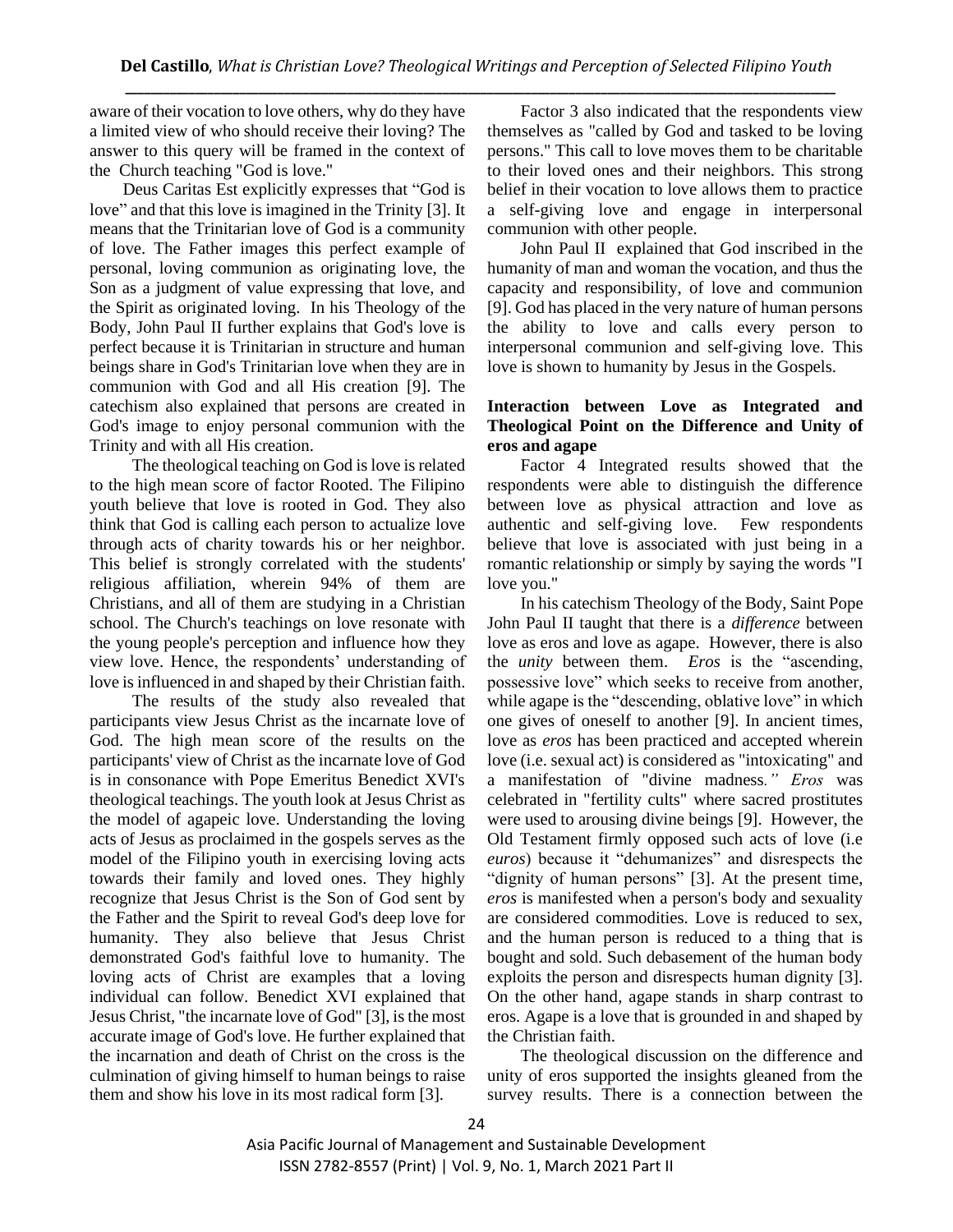Church's teachings on eros and agape and the understanding of the young people. The concept of eros in the Filipino youth's perception is the superficial expression of love, while agape is the authentic love that thinks and cares for the other. The respondents were aware of the differences between physical expressions of love and a love that cares for another person's totality. They see physical attraction as a shallow indication of love compared to a love that is self-giving. Although the study results did not specifically mention the respondents' perception of sexual activities with a partner, item number 2 of the DCLAS revealed that participants find it important not to give in to whatever their partner asks of them, especially if they do not approve of the request. This shows that the Filipino youth believe that love is made out of freedom.

The study results showed that the respondents were able to identify the difference between eros and agape but fall short of understanding the unity of eros and agape. Benedict XVI and John Paul II agree that *eros* and *agape* are expressions of the human person who is made up of body *and* soul. Benedict XVI pointed out that it is "neither the spirit alone nor the body alone that loves: it is man and woman, the person, a unified creature composed of body and soul, who loves" [3]. Thus, we express love through our physical bodies. John Paul II further explained that "the human body bore an unquestionable sign of the image of God" and "God created man and woman in such a way that through their bodies it would be self-evident to them that they are called to love" [9]. It means that the physical body and human sexuality show the beauty of God's love. It is through the body that human shares the divine love of God to other human beings. The human body then is used as a gift to express love and fulfill the person's vocation to love. The teachings on the unity of eros and agape make it clear that human beings concretely express acts of love through the human body.

# **SUMMARY AND CONCLUSION**

In summary, the contemporary writings on love of Benedict XVI and Saint Pope John Paul II support the results of the study. The theological point on love as a Responsibility of the Church validates factors Engaged and Committed. It presents the duties of Christians towards their neighbor, especially the poor. It is imperative then that Filipino youth see themselves as responsible members of the bigger community and the

society. The theological point on God is love supports the result of love as Rooted in God. It explains that God is the source of love. It affirms that the participants' have an empirical understanding of love anchored on Christian beliefs. However, the participants must manifest this "knowledge of God and His love" to those living in the peripheries. The last theological point on the Unity of Eros and Agape shed light on the respondents' view on love as Integrated. While the respondents regard love not as superficial but as a profound way to exercise self-giving love towards other people, they must be taught to understand that there is also a unity between eros and agape. In the understanding, appreciation, and loving acts based on the unity of eros and agape, people can genuinely manifest integrated love. All three theological points present the link between the Church teachings on the Filipino youth's perceptions of love.

This study bridges the gap between the Filipino youth's empirical notions on love [8] and the theological points on love of the Christian faith. The previous discussion presented the teachings on love of Pope Emeritus Benedict XVI [3] and Saint Pope John Paul II [9] shed light on the results of the survey. The theological point on love as the Church's responsibility is related to the participants' view on love as a human act manifested in others' service. The theological fact 'God is love' is cast in the respondents' belief that the foundation and source of love is God. At the same time, the theological point on the difference and unity of eros and agape revealed the value of understanding the role of the human body in the exercise of authentic and integrated love. This Church teaching finds embodiment among the respondents who believe that love is integrated. The interactions between the results of the survey and the Church teachings on love provide an opportunity for educators to have a deeper understanding of the meaning of Christian love.

## **REFERENCES:**

- [1] National Catholic Directory of the Philippines (NCDP). 2007. Manila: Catholic Bishops Conference of the Philippines.
- [2] Doran, R. (2011). What does Bernard Lonergan mean by conversion? Retrieved from [http://www.lonerganresource.com/pdf/lectures/What%](http://www.lonerganresource.com/pdf/lectures/What%20Does%20Bernard%20Lonergan%20Mean%20by%20Conversion.pdf) [20Does%20Bernard%20Lonergan%20Mean%20by%](http://www.lonerganresource.com/pdf/lectures/What%20Does%20Bernard%20Lonergan%20Mean%20by%20Conversion.pdf) [20Conversion.pdf](http://www.lonerganresource.com/pdf/lectures/What%20Does%20Bernard%20Lonergan%20Mean%20by%20Conversion.pdf)
- [3] Benedict XVI (2005). God is love. Vatican City: Libreria Editrice Vaticana.
- [4] Catholic Church. (1990). Encyclical letter Redemptoris missio of the supreme pontiff John

Asia Pacific Journal of Management and Sustainable Development ISSN 2782-8557 (Print) | Vol. 9, No. 1, March 2021 Part II